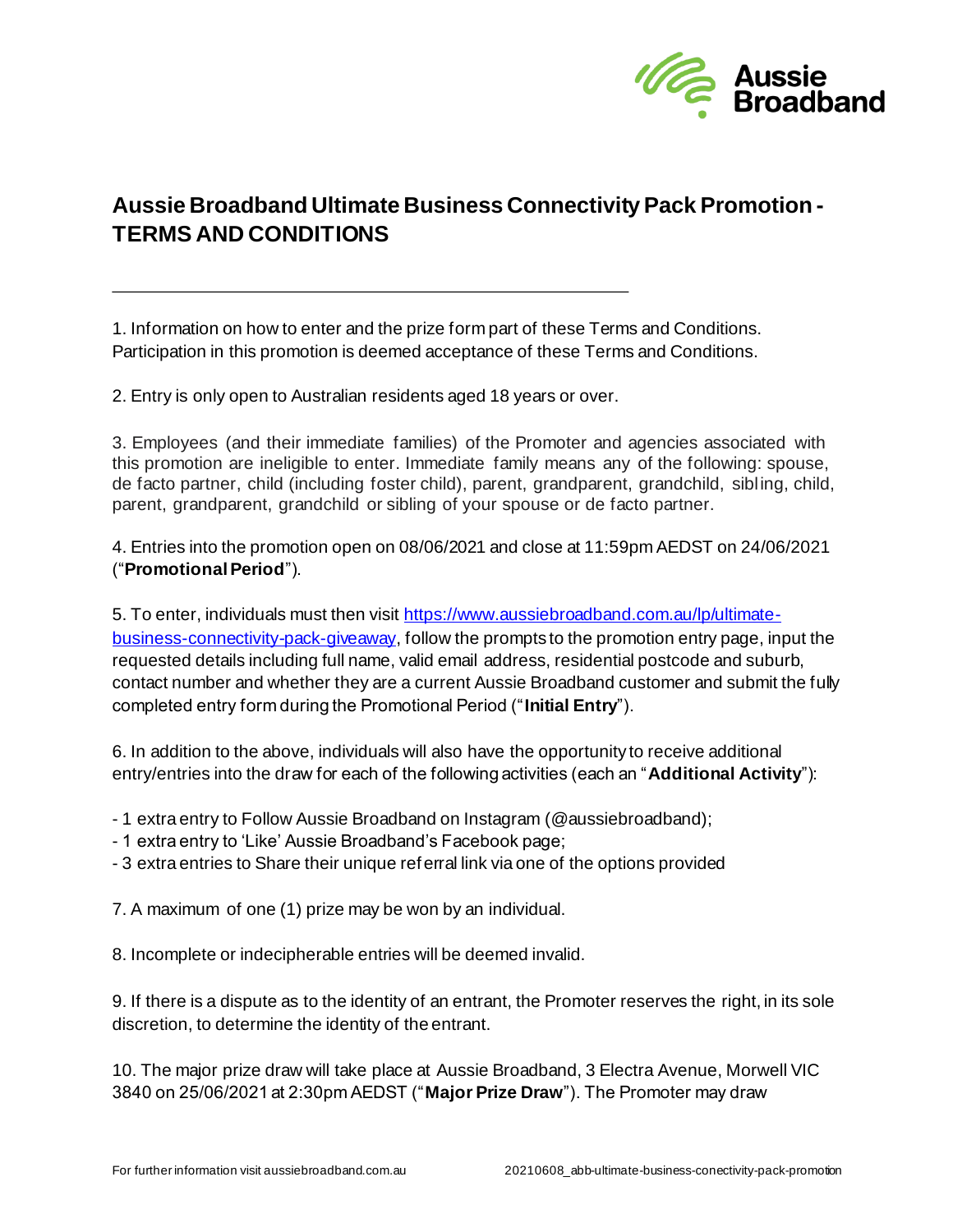additional reserve entries and record them in order in case an invalid entry or ineligible entrant is drawn. The winner will be notified in writing within two (2) business days of the draw and their name will be published at [https://www.aussiebroadband.com.au/lp/ultimate-business](https://www.aussiebroadband.com.au/lp/ultimate-business-connectivity-pack-giveaway)[connectivity-pack-giveaway](https://www.aussiebroadband.com.au/lp/ultimate-business-connectivity-pack-giveaway) from 30/06/2021.

11. The Promoter's decision is final and no correspondence will be entered into.

12. The first valid entry drawn in the Major Prize Draw will win one of the below prize options based on the prize selection as part of the entry:

## **Shopfront Starter Pack**

Square Register - \$1,099 Star Micronics mPOP Receipt Printer and Cash Drawer - \$998 12 months 100/40 business nbn - \$1,308 NetComm NL1901ACV - \$269 Sonos One SL Speaker - \$269 Total: \$3,943

## **Remote Worker Pack**

Surface Laptop 4 (Core i5, 8GB) - \$2,299 Sony WH-1000XM4 Headphones - \$499 Netgear Nighthawk M2 4G Router - \$384 12 months 100GB Aussie Broadband Mobile Data SIM - \$780 Total: \$3,962

## **Professional Services Pack**

M1 Mac Mini - \$1,099 Apple Magic Mouse - \$109 Apple Magic Keyboard - \$179 LG UltraFine 24" 4K Display - \$1,010 6 months 100/40 business nbn - \$1,308 NetComm NL1901ACV - \$269 Total: \$3,974

The internet speed included in the Aussie Broadband NBN plans awarded will be the speed specified in clause 12 above for the Major Prize or the best available service depending upon the NBN connection type at the winner's home address. Aussie Broadband does not service Satellite NBN areas (or winners who only have ADSL capabilities at their residence). In the event a winner cannot be serviced by Aussie Broadband an alternative prize of equal value will be awarded in lieu of the Aussie Broadband NBN plans or the winner may transfer the Aussie Broadband portion of the prize to a family member or friend who can use the service.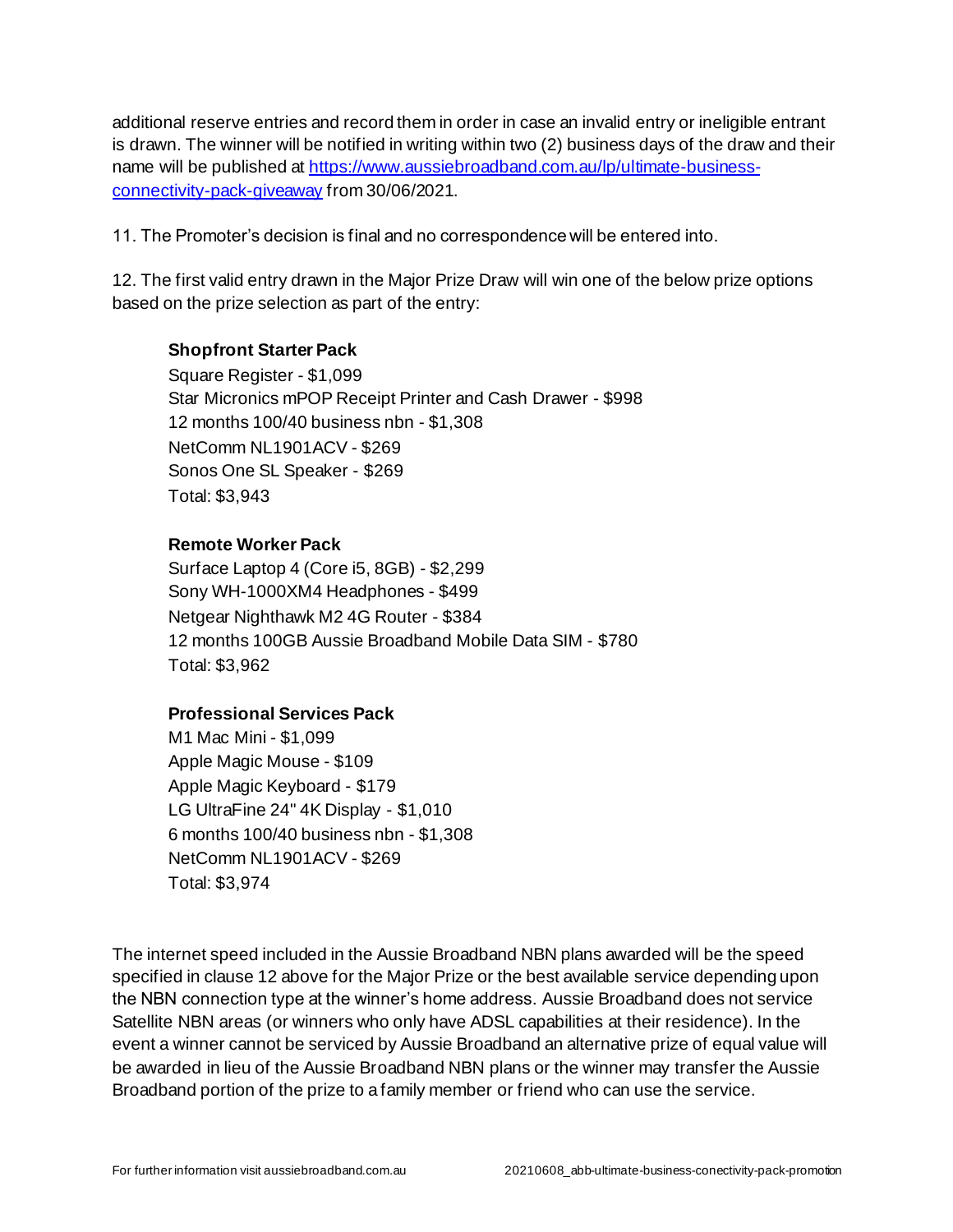Aussie Broadband NBN plans are subject to Aussie NBN's standard terms and conditions which are available at https://aussiebroadband.com.au/forms/legal/general-terms-conditions.pdf.

13. Subject to the unclaimed prize draw clause, if for any reason a winner does not take / redeem a prize (or an element of the prize) by the time stipulated by the Promoter, then the prize (or that element of the prize) will be forfeited.

14. If any prize (or part of any prize) is unavailable, the Promoter, in its discretion, reserves the right to substitute the prize (or that part of the prize) with a prize to the equal value and/or specification, subject to any written directions from a regulatory authority.

15. Prizes, or any unused portion of a prize, are not transferable or exchangeable and cannot be taken as cash.

16. A draw for any unclaimed prizes may take place on 01/07/2021 at the same time and place as the original draw, subject to any directions from a regulatory authority. Winners, if any, will be notified in writing via email within two (2) business days of the draw and their name will be published at [https://www.aussiebroadband.com.au/lp/ultimate-business-connectivity-pack](https://www.aussiebroadband.com.au/lp/ultimate-business-connectivity-pack-giveaway)[giveaway](https://www.aussiebroadband.com.au/lp/ultimate-business-connectivity-pack-giveaway)

17. Entrants consent to the Promoter using their name, likeness, image and/or voice in the event they are a winner (including photograph, film and/or recording of the same) in any media for an unlimited period without remuneration for the purpose of promoting this promotion (including any outcome), and promoting any products manufactured, distributed and/or supplied by the Promoter.

18. If this promotion is interfered with in any way or is not capable of being conducted as reasonably anticipated due to any reason beyond the reasonable control of the Promoter, including but not limited to technical difficulties, unauthorised intervention or fraud, the Promoter reserves the right, in its sole discretion, to the fullest extent permitted by law: (a) to disqualify any entrant; or (b) subject to any written directions from a regulatory authority, to modify, suspend, terminate or cancel the promotion, as appropriate.

19. Any cost associated with accessing the promotional website is the entrant's responsibility and is dependent on the Internet service provider used.

20. Quality control errors will not invalidate an otherwise valid prize claim. Unless otherwise due to fraud or ineligibility under these Terms and Conditions, all prize claims in excess of the advertised prize pool will be honoured.

21. Nothing in these Terms and Conditions limits, excludes or modifies or purports to limit, exclude or modify the statutory consumer guarantees as provided under the Competition and Consumer Act, as well as any other implied warranties under the ASIC Act or similar consumer